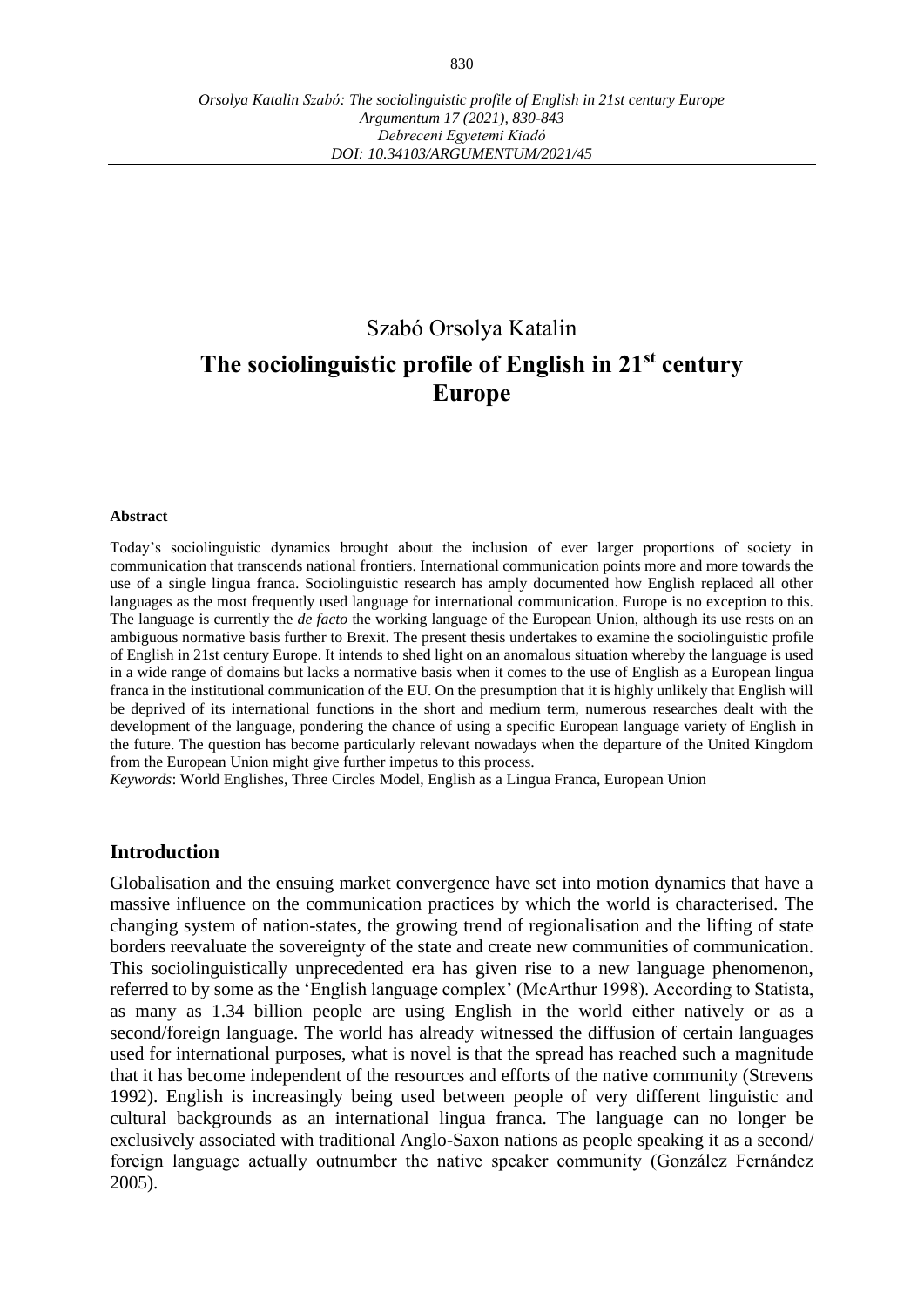In this global context, the present essay undertakes to present the academic discourse surrounding the use of English in 21st century Europe. The state-of-the-art is contextualised by main English paradigms on the international use of the language as well as by a brief historical retrospect on the international spread of the language. I intend to take stock of the situation by presenting those fields – without aiming to be exhaustive – where the use of English is preponderant. With this regard, language use in the EU will receive particular focus as the principal institutional framework for international communication in Europe. Furthermore, the departure of the United Kingdom from the EU has been a historical momentum not only from a political but also from a sociolinguistic point of view and the main traits of this context will be discussed. Methodologically, the thesis builds upon sociolinguistic research from the 1990s onwards while the sections on the European Union rely both on academic as well as on primary law sources.

## **1 Theoretical framework**

The spread of English in the world raised questions about its social, economic and cultural impact and generated an extensive academic literature aimed at revealing the causes of the diffusion. In the present paper, I intend to categorise these theories as top-down and bottom-up explanations, depending on the perspective. Briefly, top-down explanations emphasize imposition as the main reason behind English language spread, by contrast, bottom-up explanations focus on the individual will to learn one language instead of another.

Researchers stressing the negative aspects of English language globalization see it as a result of a top-down, coordinated language policy serving the interest of English native-speaking countries. Among others, this position may be illustrated through the work of Phillipson (1992, 2003, 2005, 2008) and the subsequent debate that his theory on English imperialism generated. According to Phillipson, the language is being spread in the world through the coordinated language policy efforts of the Anglo-Saxon world as part of the project of making English the default language of international communication. English is being taught worldwide through cultural institutions (e.g. British Council) that transmit not only language skills but also cultural preconceptions. Phillipson suggests that the dominant role of the USA is based on a neoliberal project under which the spread of English is intentionally overestimated. Authors like Pennycook (1994; 2001) call into question the focus on an 'agency' behind the spread of English and attribute importance to latent discourses that guarantee the supremacy of English in the world. He speaks of a subtle form of imperialism that contributes to the spread of inequalities and discrimination. Fishman (1996) rejects the theory on the imperialism of English saying that the continued spread of the language is instead due to structural reasons and is related more to its involvement in the modern world economy. English and local languages may complement each other by satisfying different needs and having different social functions. Holborrow (1999) claims that the periphery-centre model fails to explain the realities in the periphery while education and language policies in periphery are measures conforming to the interests of the local ruling class rather than the consequences of cultural imperialism. Piller & Cho (2013: 24) writes an extensive critique about what they call 'neoliberal language policy' that naturalises the use of English as prerequisite of global competitiveness and puts non-native speakers under enormous economic as well as psychologic pressure. Through structures of competitiveness created by neoliberal economic policy in the world, English teaching is being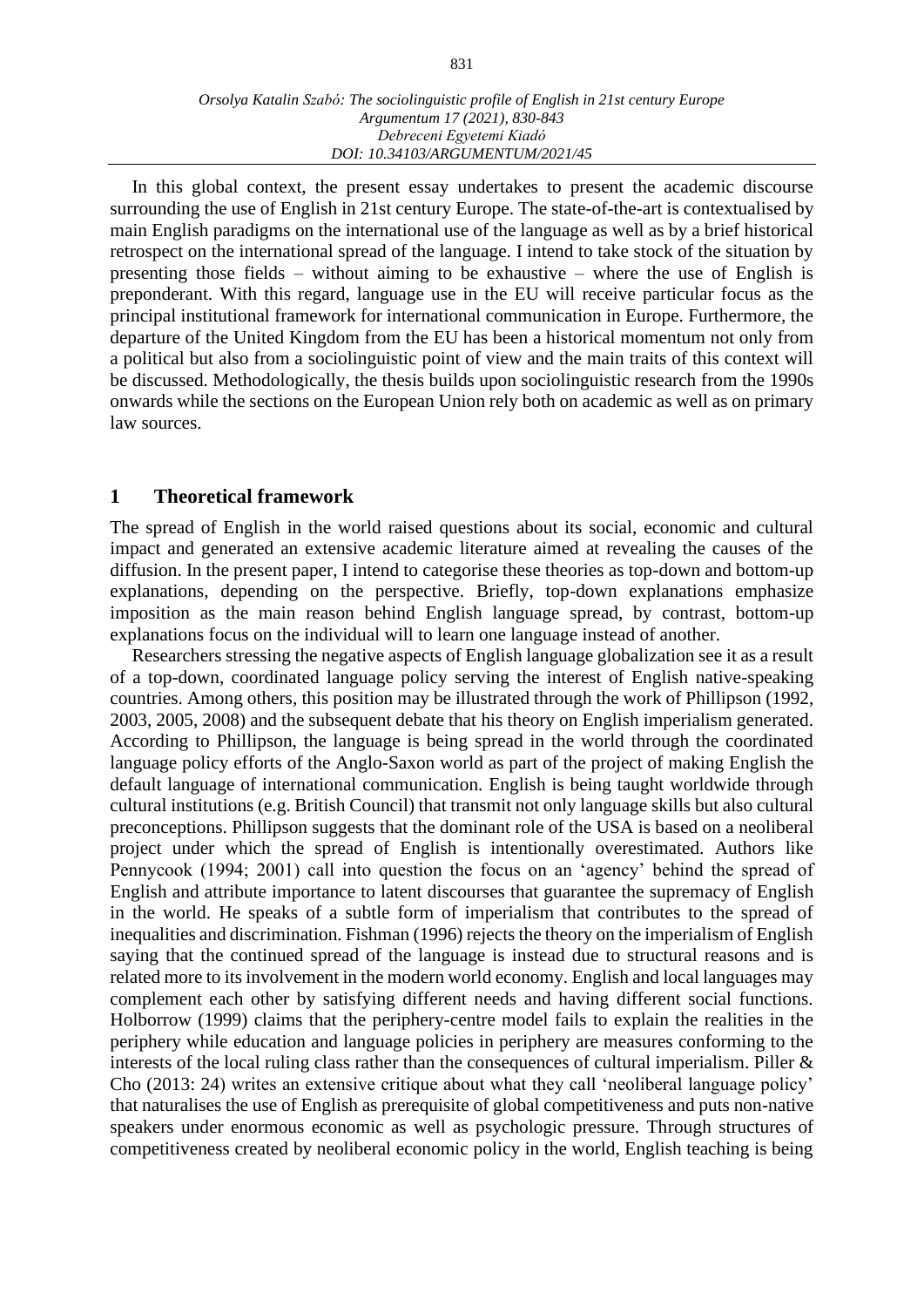day-by-day legitimized because of its place in global communication, regardless of the social inequality it entrenches.

Bottom-up explanations, such as the one represented by Abram de Swaan (2001), emphasize the individual choice to learn a language. De Swaan proclaims in particular that languages make up a hierarchical constellation in which English is placed at top. Central to his theory is the linking of languages and their speakers, who maintain the whole structure in an interconnected system characterized by an upward trend of language learning, where one learns the language more widely spread than their mother tongue. There are no isolated tongues anymore as enhanced trade and easier mobility involve verbal transactions even in the most peripheral areas of the world. The hypercentral language (English) holds the world language constellation together and is the language of global communication. Along similar lines, Van Parijs (2004) proposes a normative demonstration of the inevitable spread of English in the world. Van Parijs' (2004) theory on the maximin law of communication suggests that the mechanisms of language learning are led by the micromechanisms of motivation and opportunity. This means that if there is a group of random people, one decides which language to speak not by asking which language is the best known on average, but which language is best known by the member who knows it least; in other words, if there is any language known to some extent by all. If there is none, one chooses the language that is known to some extent by most. The maximin criterion can also be described as the criterion of minimal exclusion. The language used in these cases is called the maximin language. The more frequent a language is picked as 'maximin', the stronger the motivation for learning it and the more frequent the opportunity to learn it. In fact, the above-mentioned mechanisms are interconnected: the more a language is learnt in some part of the world, the more likely that language is to be maximin; the more often a language is picked as maximin, the more frequent the opportunity and the higher the motivation will be to use and learn it. Both accounts of representation have been called into question in scholarly literature. Ives (2006) labels them as one-sided and depoliticised why they present the language as solely a question of communicating separating it from issues of political identity, symbolic and cultural community (Ives 2006: 130). Gal (2006) emphasises that the language system as drawn up by De Swaan is limitative for it is based exclusively on standard languages while leaving aside other linguistic categories, e.g. dialects or languages used for instance in the rural peripheries of European countries.

The growing scientific attention as to the spread of the language worldwide lead to the pluralization of terminology used to describe the phenomenon. The expression 'World Englishes' may be used as an umbrella label referring to a wide range of differing concepts about 'Englishes' used worldwide, including English as a Lingua Franca and English as an international language (Bolton 2009). Halliday (2009) describes an international language as a tongue which has moved beyond its nation to become international. It is taken over as a second tongue by speakers of other languages who retain some features of their national forms of expression. The concept of English as an international language has multiple facets in academic literature. On the one hand, it may refer to a World Standard English, a common core variety used in international communication as described by McArthur (1987), on the other hand, it can be used to describe geographically distinctive English varieties developed as a result of the massive use of the language in the world (Bolton 2009). Similarly, according to Oxford English Dictionary, a lingua franca is any language used by speakers of different languages as a common medium of communication. The concept English as a lingua franca has a further, specific meaning. Jenkins (2009) states that English as a Lingua Franca is defined as a contact language used only among non-mother tongue speakers. Berns (1995, 2007) goes further and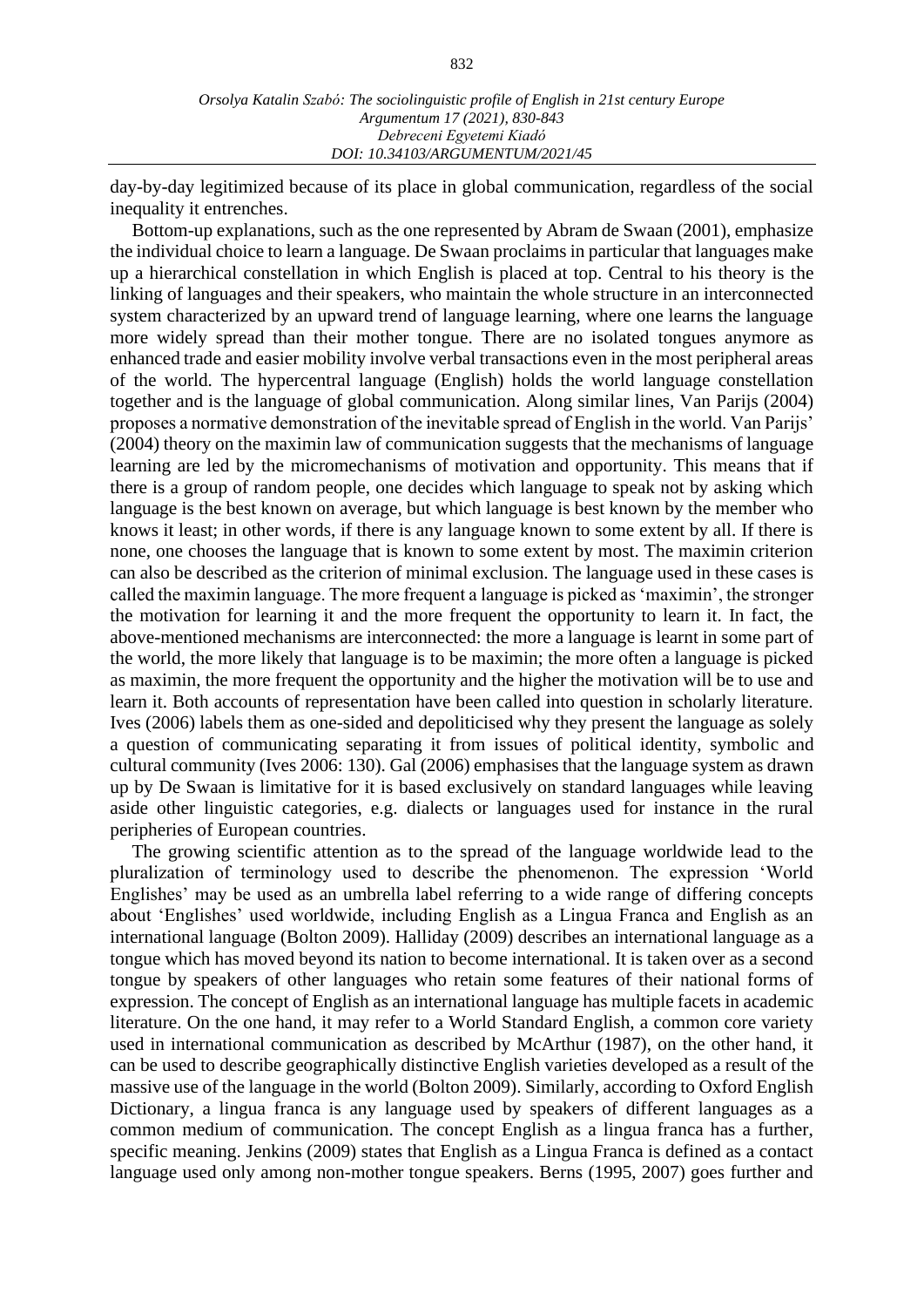believes that English as a Lingua Franca has the potentials to develop into an internally consistent variety of English with particular properties.

A suitable analytical framework to navigate through the plethora of terminology is offered by Braj B. Kachru (1985) and his model of three concentric circles. The circles model breaks with the traditional ontology of languages and places English into three major linguistic categories, that is, varieties, with specific phonological, lexico-grammatical and normative properties. According to Crystal (1997), language variety refers to any system of linguistic expression whose use is governed by situational variables. Bolton (2009) underlines that the notion of varieties when applied to English is dynamic as new contexts, new realities and new discourses continue to emerge.

In Kachru's model, Standard English Varieties are in a so called Inner Circle. This represents the traditional bases of English such as the United Kingdom, the United States, Australia, New Zealand, Ireland, Anglophone Canada and some of the Caribbean territories. These normproviding standard language varieties can be distinguished from Englishes spoken in the Outer Circle. The Outer Circle was conceived to represent postcolonial Anglophonic contexts but it can be applied in non-colonial settings as well (see Europe later). These varieties are used in multilingual communities as a second language and have specific endonormative properties. Finally, norm-dependent performance varieties are spoken in the so called Expanding Circle, encompassing those countries in which English plays no historical or official role, but is nevertheless widely used as a foreign language. The Kachruvian approach has particular relevance for how we conceptualise English use in continental Europe. Modiano (2017) proclaims that it is no longer appropriate to describe English used in the European Union as an Expanding Circle variety but rather a second language variety in the context of the Outer Circle. He claims in particular that English within the EU has extensive governmental, educational, informational and work-related functionality, which justifies the conceptualisation of the language as an endonormative language variety.



*Fig. 1. The Kachruvian model of three concentric circles of English used to describe the diachronic development of the language in the world (Source: Kachru 1985)*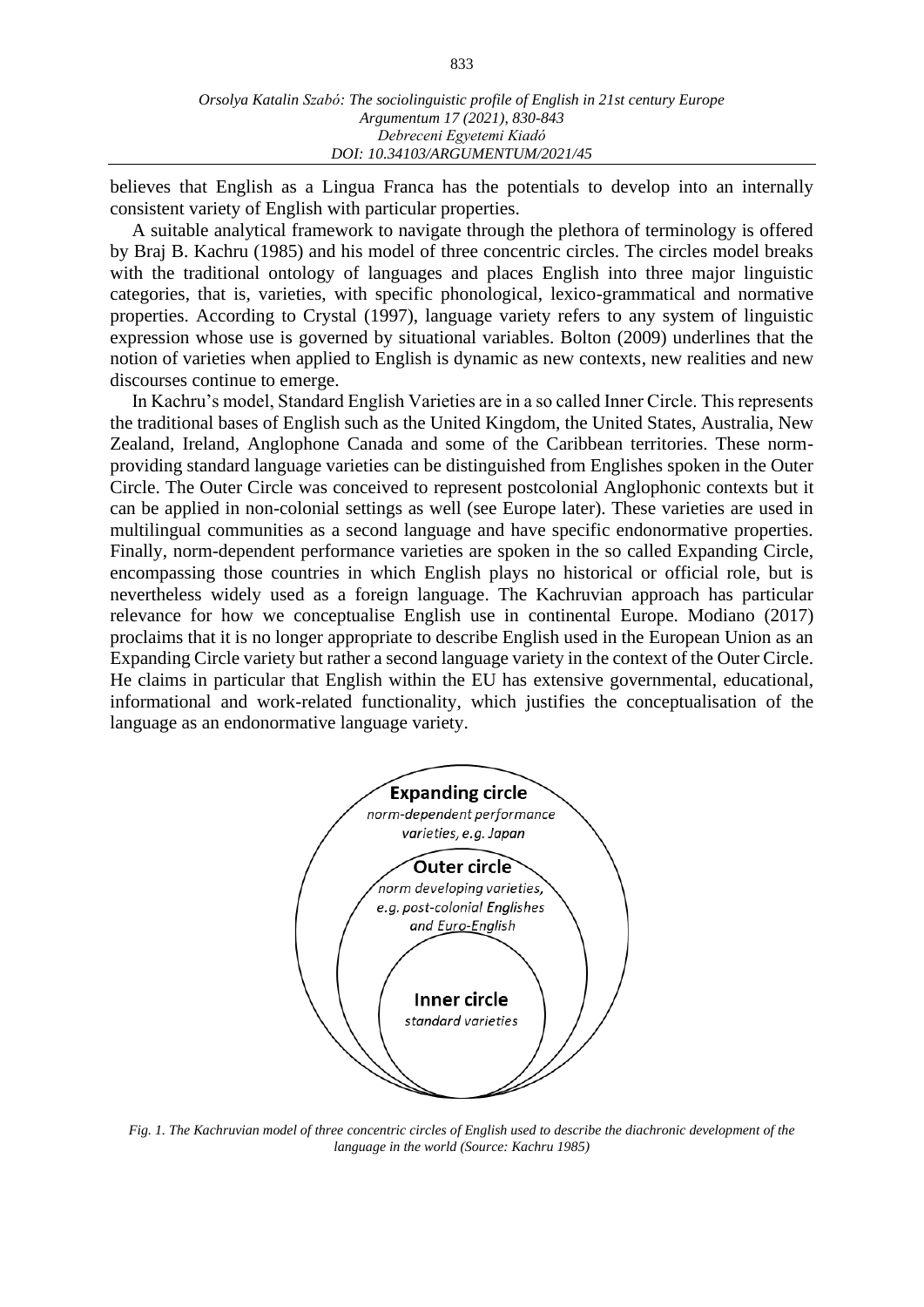## **2 Brief historical retrospect**

Contemporary English as we know today developed in the language standardisation period of the 17–18th centuries (Algeo 2010). Previously, the language underwent massive international influences (e.g. Danish, French), which Strevens (1992) describes as a particular predisposition to linguistic hospitality enduring to the present day and paving the way for the multiplication of language varieties we witness today. The expansion of English in the world began with the first colonisations. The overwhelming spread of the language lies mostly in the fact that it successfully took advantage of the subsequent social, political and economic dynamics. When describing the expansion of English in the world, Svartvik & Leech (2006) speak of three overlapping eras of world history, which English benefited from to become a world language. Firstly, in the era of the imperial expansion of European powers, English spread to geographically diverse colonial settings. Secondly, the United Kingdom and especially the rising power of the United States took a leading part in the past industrial revolutions. Thirdly, the era of globalization united the world into a single society that increasingly used English as a common language for international communication. These three historical periods of major importance helped what Halliday (2009) calls the international and global spread of the language.

In Europe it was as late as in the 20th century that English assumed an ever-stronger presence (Berns 1995). The publication of the Treaty of Versailles in English already pointed towards to a major influence exercised by the United States – and consequently by English – on the European continent. This influence became more remarkable after 1945 when English supplanted German and French as the first foreign languages taught in Western Europe. In the post-war period, concurrently with the growing political and economic influence of the United States, English started to assume an ever-stronger presence. Berns (2007) claims that this growing power was also furthered by certain developments that characterized the 1960s and 1970s, namely the influx of American and British popular culture as well as the integration of the UK into the European Community, which helped the displacement of French as the only official language in the ECC. In the post-war period, English gradually surpassed all other foreign languages with regard to the number of learners although at different paces within the western and eastern spheres of Europe. Statistics reveal that prior to the enlargement of 2004 more than 90% of all secondary school pupils were learning English in the EU15. After the fall of the Soviet Union, in Central-Eastern Europe English became the first foreign language among secondary school students, although German continued to play a central role as a foreign language in Hungary, Poland, the Czech Republic and Slovakia (Modiano 2009). From the 1990s on, the liberalisation of the market of languages greatly benefited English. In 21st century Europe, it is definitely the most commonly learnt foreign language in every part of Europe and is used for a variety of purposes in communication that transcends national frontiers (Eurostat).

## **3 The place of English in present-day Europe**

According to Graddol (2001), no other region has been more affected by the rise of English than Europe. The overwhelming use of the language is first underpinned by an extensive network of English education. According to UNESCO, OECD, Eurostat UOE joint data collection from 2010, 92,7% of secondary school pupils learn English as a foreign language in the European Union. The choice of English is motivated by the perception that learning the language may lead to advantages, as confirmed by the 2012 Eurobarometer survey on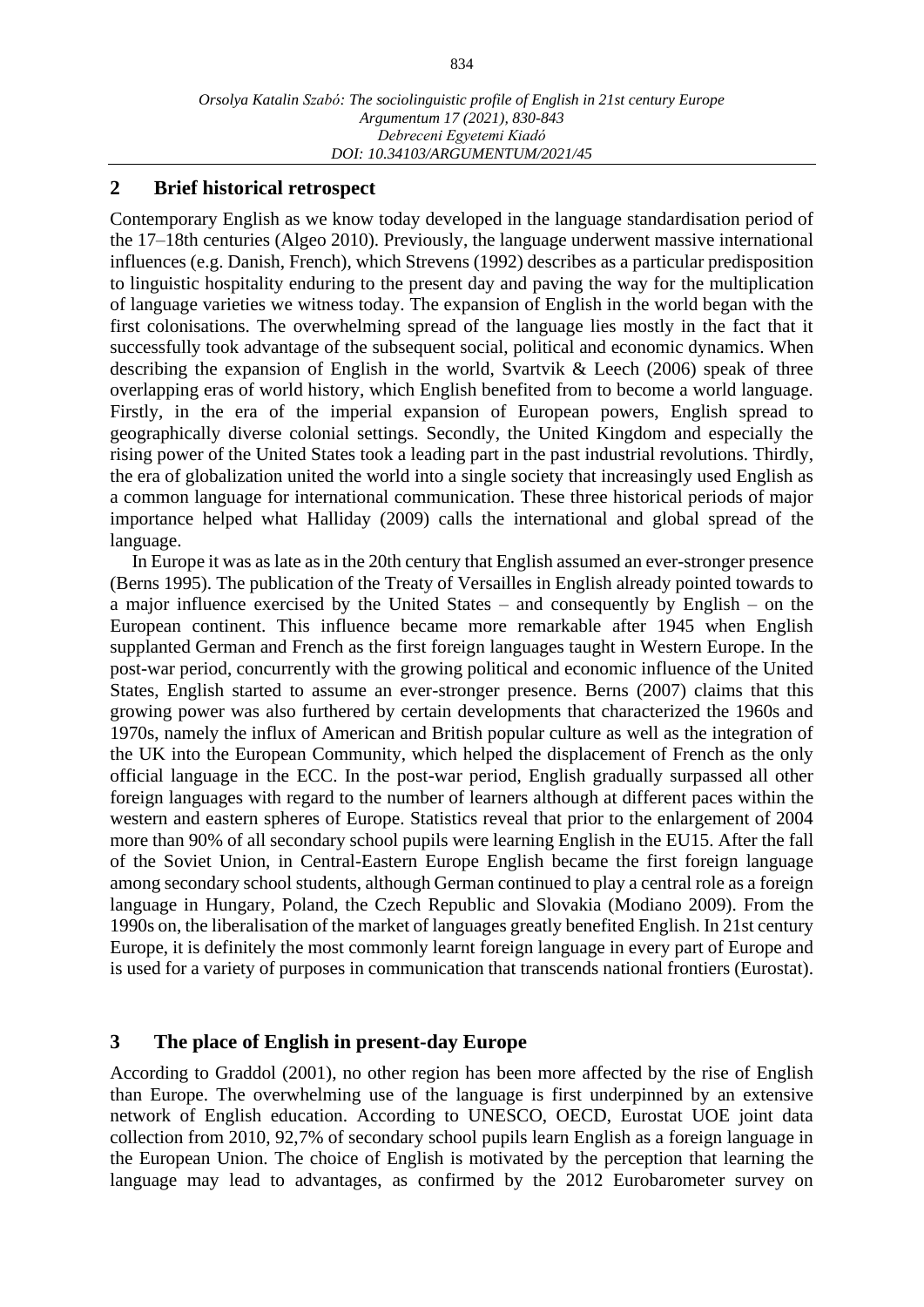'Europeans and their languages'. Accordingly, two thirds of Europeans think that English is the most useful language to learn. When it comes to educational standards, Modiano (2017) marks that one can see a decline in the use of the British standard compared to past times when English teaching was centred on the transmission of standard English norms. Nowadays, it is more and more common to think that the idea to keep the British and the American English varieties separate is outdated and there is greater approval of more general competence where the emphasis is on the use of the language as a communicative tool.



*Fig. 2. Perceived usefulness of foreign languages in the European Union (Source: Eurobarometer survey 2012)*

Kelly-Holmes (2015:131) describes the cyberspace as the place where traditional language policy aims of national governments are hard to replicate. In fact, as of January 2020, 25.9% of internet users used English online (Statista). Truchot (2002) marks that computing tools and products can in principle be used in any other language, nevertheless, the extension to other languages is mostly limited by market aspects. The supply of computerised products for professional use is also developing in different languages, but the multinational companies often prefer to use the English versions rather than adapt them to the international staff. IT experts systematically tend to prefer products in English even if the products are available in other languages as well. The technological and infrastructural inventions that revolutionised international mobility also lie upon English. Communication in the restricted codes of 'Airspeak' and 'Seaspeak' take place in English, which requires proficiency for those who use it in order to maximise communication efficiency (Crystal 1997).

A further sector where the dominant position of English is evident and amply documented is science and academia. Mollin (2006) claims that if Euro-English ever existed, it would first materialize within the academic field because other speakers do not use English as often with other Europeans. Currently half of scientific journals are written in English and in European scientific databases references in English predominate (Truchot 2002). This means that not only is English the most commonly chosen language for scientific publication but is also the main language for access to scientific information. Furthermore, English is also increasingly extending its presence beyond journal publication to graduate and post-graduate studies. The internationalisation and globalisation of science is taking place in English and this requires linguistic adaptation from those scientific opinion-makers that want to guarantee an international audience for themselves. This has also attitudinal implications: Ammon (1998) reports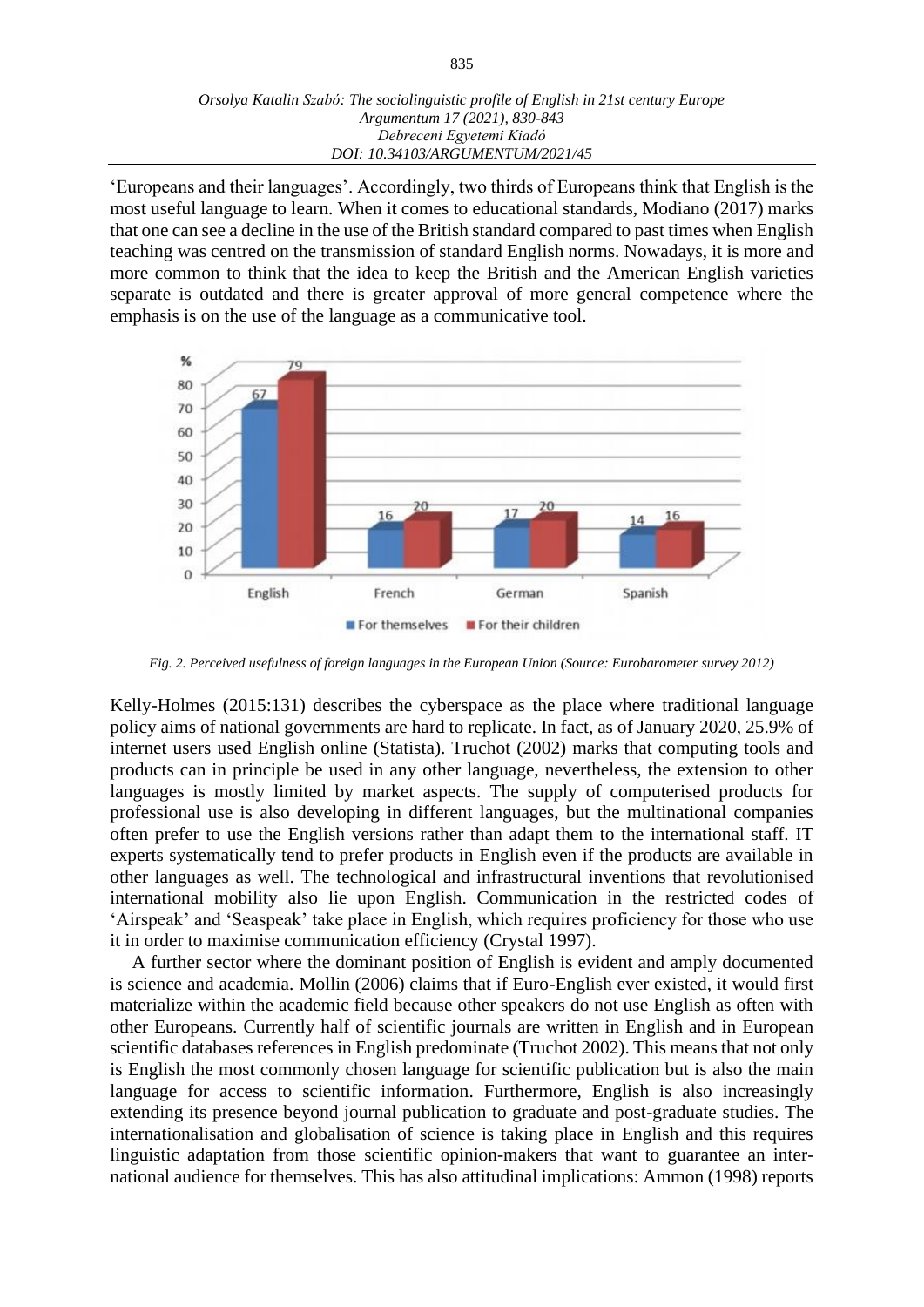a comparative test in which the English versions of the same articles were systematically assessed more favourably than those in the original Dutch and Scandinavian languages. Languages marginalized as regards the transmission of scientific results tend also to be excluded from the field of university research: in Sweden for example doctoral theses in English are now common to most disciplines (Truchot 2002).

Just as in science, English plays an important role in business communication and marketing as well. Truchot (2002) points out that after World War II, the economies of the European countries became progressively internationalised as they became part of the growing worldwide flow of goods and services. This had substantial linguistic implications: European firms that previously used their national languages found that with the use of English are better placed to form part of this process. The first firms in Europe to turn to English were of Scandinavian origin (e.g. Volvo). In other European countries, the internationalisation of the economy has similarly led to the increased use of English but the explicit assignment of official status to English generally remained an exception. Until the early 1990s these companies were particularly well-established in their countries of origin, having a highly organised and centralised head office. Nowadays they regard themselves as transnational companies that are less identifiable with particular countries. English is the most favoured language of global media and advertising as well (Bhatia 2009). Kelly-Holmes (2015) underlines that global brands opt for a policy of using English to connect with their consumers all across the globe.

Finally, a further sector where Anglo-Saxon countries play a predominant role is undoubtedly that of the entertainment industry. During the second half of the 20th century, the production and dissemination of culture was substantially transformed and the vast majority of the cultural products of this new, internationalised and globalised market can be linked to the American audio-visual sector (Truchot 2002: 18). If we take the film sector as an example, we can observe that the European public consumes a very small percentage of films from European origins. The Human Development Report (1999) revealed that the world market for cultural products is increasingly concentrated around Hollywood, whose revenue comes to an ever increasing extent from abroad (50% in 1999 compared to 30% in 1980). According to data released by the European Audiovisual Observatory, the market share of American films is constantly on the rise, while European films are losing ground and enjoy low levels of export.

## **4 English in the EU language regime**

A further field in which the use of English is salient is that of international communication. Crystal (1997) points out that European international organisations, especially in the field of science, tend to choose English as the working language. The present thesis focuses on the European Union, the world's most ambitious example of pooling state sovereignty at an international level and as such, the major institutional framework for communication between European states (Moravcsik 2004). The language regime of the European Union is based on the principle of multilingualism but English is considered as the *de facto* working language in the EU (Kuzelewska 2020).

A language regime can be defined as a set of official and working languages along with rules concerning the use of such languages (Gazzola 2014). The EU language regime is established through the status planning activity of the European Union. Such a status planning activity has to take into consideration a uniquely rich linguistic and cultural composition. Most of the official languages of the EU Member States belong to the Indo-European phylum, more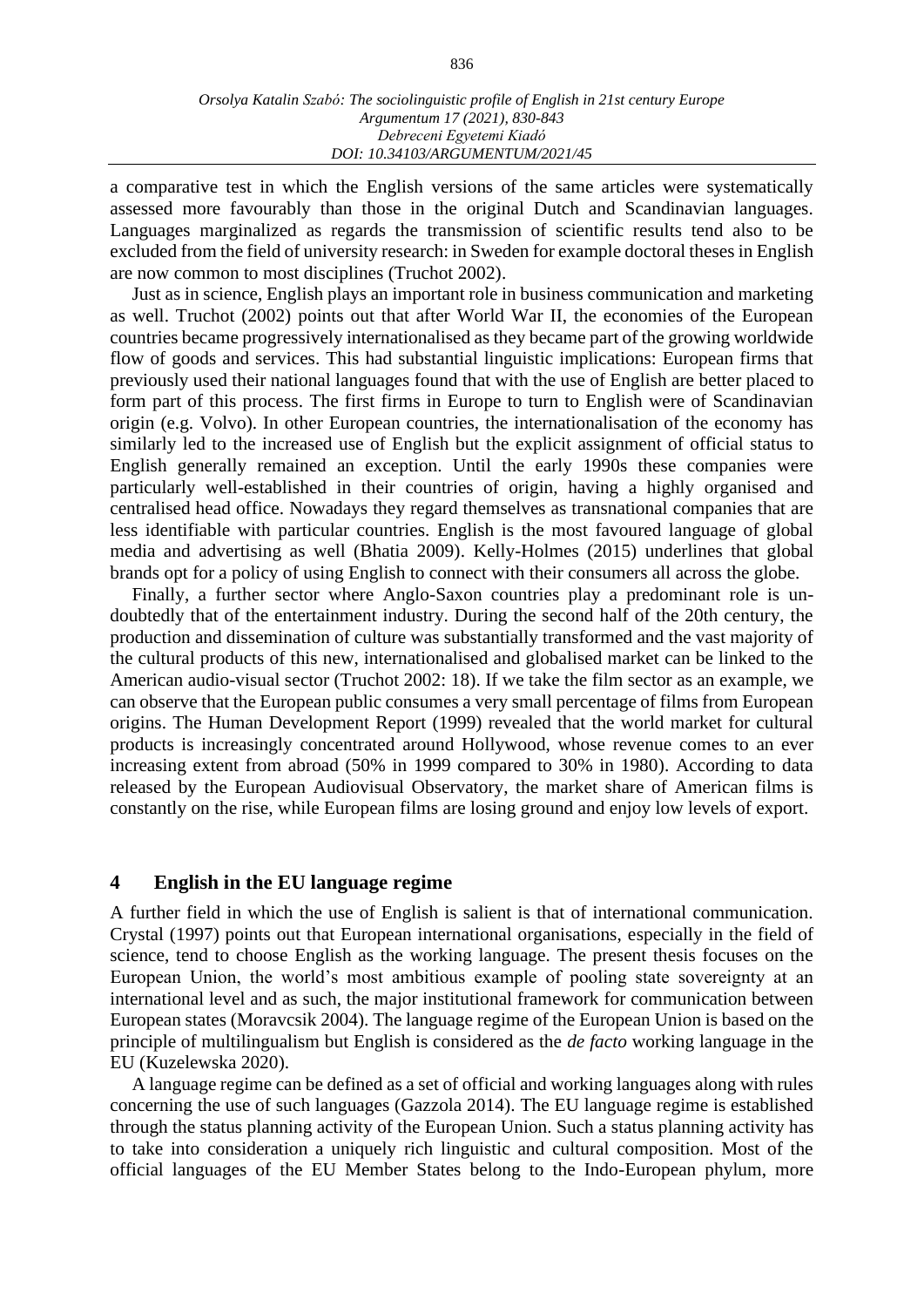#### *Orsolya Katalin Szabó: The sociolinguistic profile of English in 21st century Europe Argumentum 17 (2021), 830-843 Debreceni Egyetemi Kiadó DOI: 10.34103/ARGUMENTUM/2021/45*

specifically to the Romance (French, Italian, Portuguese, Romanian and Spanish), Germanic (Danish, Dutch, English, German, Luxembourgish and Swedish), Slavic (Bulgarian, Czech, Polish, Slovakian, Croatian and Slovenian), Baltic (Latvian and Lithuanian) and Celtic (Irish) language families, while Greek is an isolate language in the Indo-European group. The other phyla of the languages autochthonous in the European Union are Finno-Ugric (Estonian, Finnish and Hungarian), Semitic (Maltese) and Basque (an absolute isolate). In contrast to the above, genetic categorisation of languages, the language policy of the European Union is based on a functional typology. The functional categories are not disjunctive and the same language can belong to different categories at the same time.

The allocation of languages into functional categories makes up a hierarchical structure where languages perform more or less prominent functions, with the working and official languages of the EU government being at top and the minority and non-indigenous languages of EU Member States at the bottom of the hierarchy. Currently there are 24 official and working languages. The founding treaties do not make a distinction between the concept of a working and an official language, but Regulation No. 1/1958 of the European Council lays the foundation for the operational distinction between the two by providing EU institutions with the right to stipulate in their rules of procedure which of the languages are to be used in specific cases. The designation of a small subset of languages as working languages can be explicit (e.g. the European Commission adopted three working languages in a declaration of the President of the Commission Delors) or can be based on convention established through continuous practice, as is more often the case. With this is mind, we should say that *de facto* working languages stand at the top of the functional hierarchy set up by EU language policy, surpassing the working and official languages determined in EU regulations.



*Fig. 3. Languages used in twenty-eight observed meetings in the European Commission (Source: Forchtner 2014)*

English reflects the socio-linguistic situation in the EU (Kuzelewska 2020). As outlined in the previous chapter, the language has a dominant status in a wide-range of domains and as such is the language spoken by most EU officials. Taking the European Commission as an example Forchtner (2014) found that the European Commission is clearly characterized by the everyday use of English and that the priority given to French in the 1990s ceased to exist after the last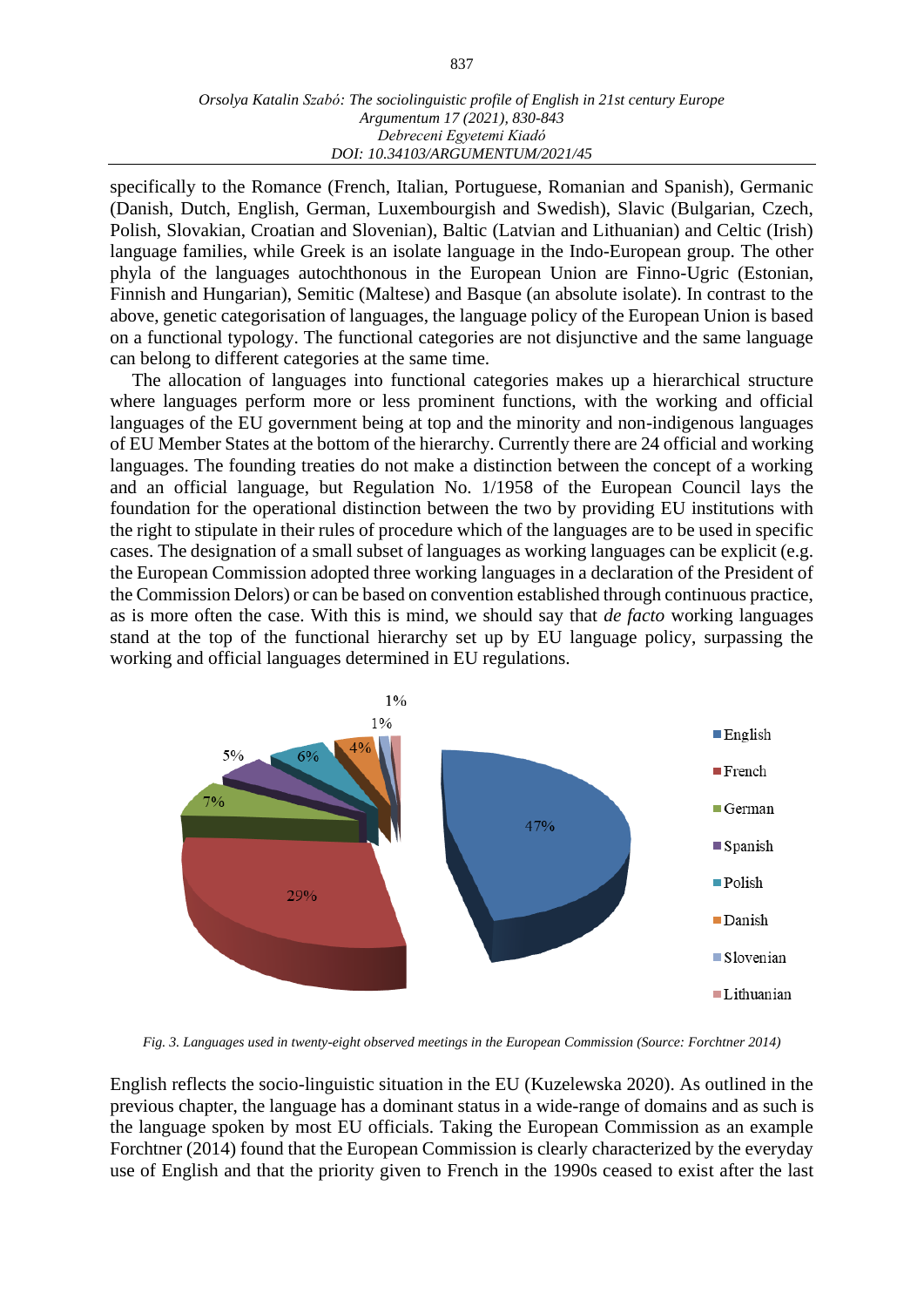few enlargements. The incorporation of Northern, Central as well as Eastern European officials, whose primary foreign language was English, boosted the spread of English as the major language of internal communication. The predominant use of English characterises the external communication level as well. Kruse & Ammon (2013) observed 134 press conferences in the Barroso Commission and found that commissioners from the Eastern European countries with only one exception exclusively use the English language. In none of the observed cases was German used as a foreign language, while French was only used by two commissioners. As pointed out before, the dominance of the English language in EU institutions is linked to the language skills of the EU staff and the knowledge of English by ordinary people who learn it as the most spoken foreign language (Kuzelewska 2020).

## **5 English in post-Brexit EU**

The former chapters highlighted that English fulfils lingua franca functions in a wide range of fields, including the institutional realm of the European Union. Obviously, Brexit cannot pass unnoticed in this thesis. The United Kingdom ratified the withdrawal agreement from the European Union on 23 January and it came into force on 31 January 2020. The departure of the United Kingdom from the European Union left the remaining Member States in a completely new sociolinguistic context and gave rise to a couple of questions as to the future. First, when it comes to the status planning activity of the European Union, it is unclear which functional category will English be placed in and on the basis of which legal basis. Second, when it comes to the corpus planning activity of the EU, it is subject of debate whether the language can be considered as – using Kachru's terminology - as a norm dependent performance variety or as a norm developing variety and what future sociolinguistic developments might take place further to Brexit.

The English language is one of the EU's official languages because the United Kingdom identified it as its own official language, furthermore, English is a *de facto* working language. However, further to Brexit, English *de iure* loses this status, as Ireland and Malta have declared Gaelic and Maltese respectively as their official languages for the European Union. In order for English to keep its status, the 1958 Council Regulation on the official languages should be changed unanimously by the remaining Member States (Kuzelewska 2020). The possibility to drop English as an official language in the EU got loud reaction in politics right in the aftermath of Brexit referendum. Danuta Hübner, the head of the European Parliament's Constitutional Affairs Committee (AFCO) warned that English might not remain one of the European Union's official languages after Britain leaves the EU. French politics seemed to be particularly eager to comment on the allegedly decaying position of English in Europe. Robert Menard, a member of the extreme-right National Front in France proclaimed that the English language no longer has any legitimacy in Brussels. Jean-Luc Mélenchon tweeted that English can no longer be the third working language of the European Parliament. On the other hand, rumours on the possible exclusion of English from EU official languages stirred up indignation as well. In a statement issued by the Irish Representation of the European Commission, Dublin reminded that the dropping of English from among the EU's official languages would require the unanimous vote of the Council. The Republic of Ireland issued an official statement on the EU homepage challenging any attempt to call into question the status of English in the EU. Despite the previously outlined precarious legal status of English in the European legal and institutional complex, the dominance of English in Europe seems immovable. (Bolton & Davis 2017;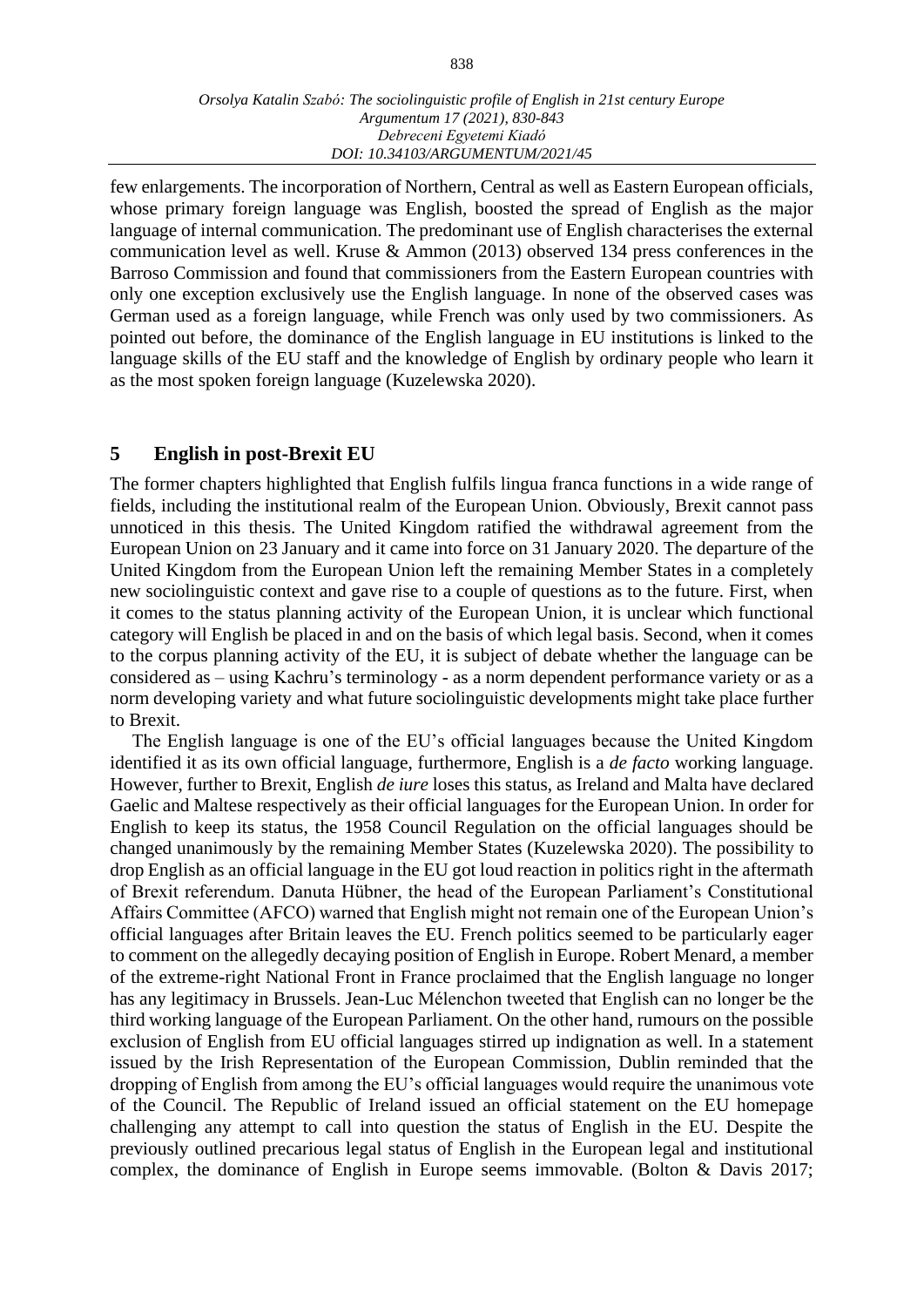Modiano 2017; Saraceni 2017; Seidlhofer & Widdowson 2017). As Modiano (2017) highlights, most representatives of Member States, particularly those from Scandinavian as well as Eastern European countries, feel that removing English from the EU agenda could undermine their ability to communicate, not to mention the infrastructural challenges such a decision would entail (e.g. when it comes to the requalification of interpreters and translators).

Various researches took on board to show the distinctive features of a Euro-English variety already as early as from the 1990s on (Berns, 1995; Jenkins 2001, 2003, 2009; Modiano 2009; Seidlhofer 2001). Among the first, Berns (1995) identified a series of linguistic adaptations that appear in a more coherent and recurrent manner. She found such specific features as lexical borrowings (e.g. as the use of 'eventual' in the sense of 'probably' borrowed from French and German); discoursal nativization, that is, when English lexis and syntax is used while maintaining conventions of the native language (e.g. rhetorical pattern or argument structure); the use of EU-specific metonyms (e.g. Nice for the Treaty of Nice). Seidlhofer (2001) found some commonly used constructions, lexical items and sound patterns, which are incorrect in standard English but unproblematic in English used between Europeans. Modiano (2017) highlights that the above outlined deviations from the standard in European communication have led to discontent among English native speaker communities. EU bureaucrats, mainly of British origin, have voiced various concerns about the decline of their language in EU contexts, one illustrative example to this is the publication 'Misused English words and expressions in EU publications' issued by the Translation Directorate of the European Court of Auditors. This document sustains in particular that 'over the years, the European institutions have developed a vocabulary that differs from that of any recognised form of English. It includes words that do not exist or are relatively unknown to native English speakers outside the EU institutions and often even to standard spellcheckers/grammar checkers and words that are used with a meaning, often derived from other languages, that is not usually found in English dictionaries. Some words are used with more or less the correct meaning, but in contexts where they would not be used by native speakers.' Numerous authors undertook to forecast the future developments English in Europe awaits. According to Modiano (2017), Brexit represents an unprecedented historical moment in Europe not only in a political but also in a sociolinguistic sense. Post-Brexit EU officials will no longer find their use of English under scrutiny from native speakers who seem eager to uphold their own standard. Accordingly, it is highly probable that English will evolve as other second-language varieties under influence from the community of mother tongues of the people of the EU. Seidlhofer (2001) and Jenkins (2015) stress the functional aspects of Euro-English. According to Seidlhofer, ELF shall be conceptualised not as a language variety but rather as a specific social context which allows for a lot of flexibility and variability. Jenkins (2015) describes English as a 'multilingua franca' whereby the linguistic resources are repertoires in flux and part of the mobile resources of lingua franca users.

### **Discussion**

Cross-border trade, the international flow of capital, information and labour have led to the emergence of a linguistic world order in which English plays an indisputably leading role. The overwhelming dominance of the English language is thoroughly represented in academic literature. The modelling of this phenomenon in terms of the 'three concentric circles' by Braj B. Kachru serves as an analytical guide to navigate through the abundance of relating literature and terminology. The paradigmatic change proposed by Kachru challenges the traditional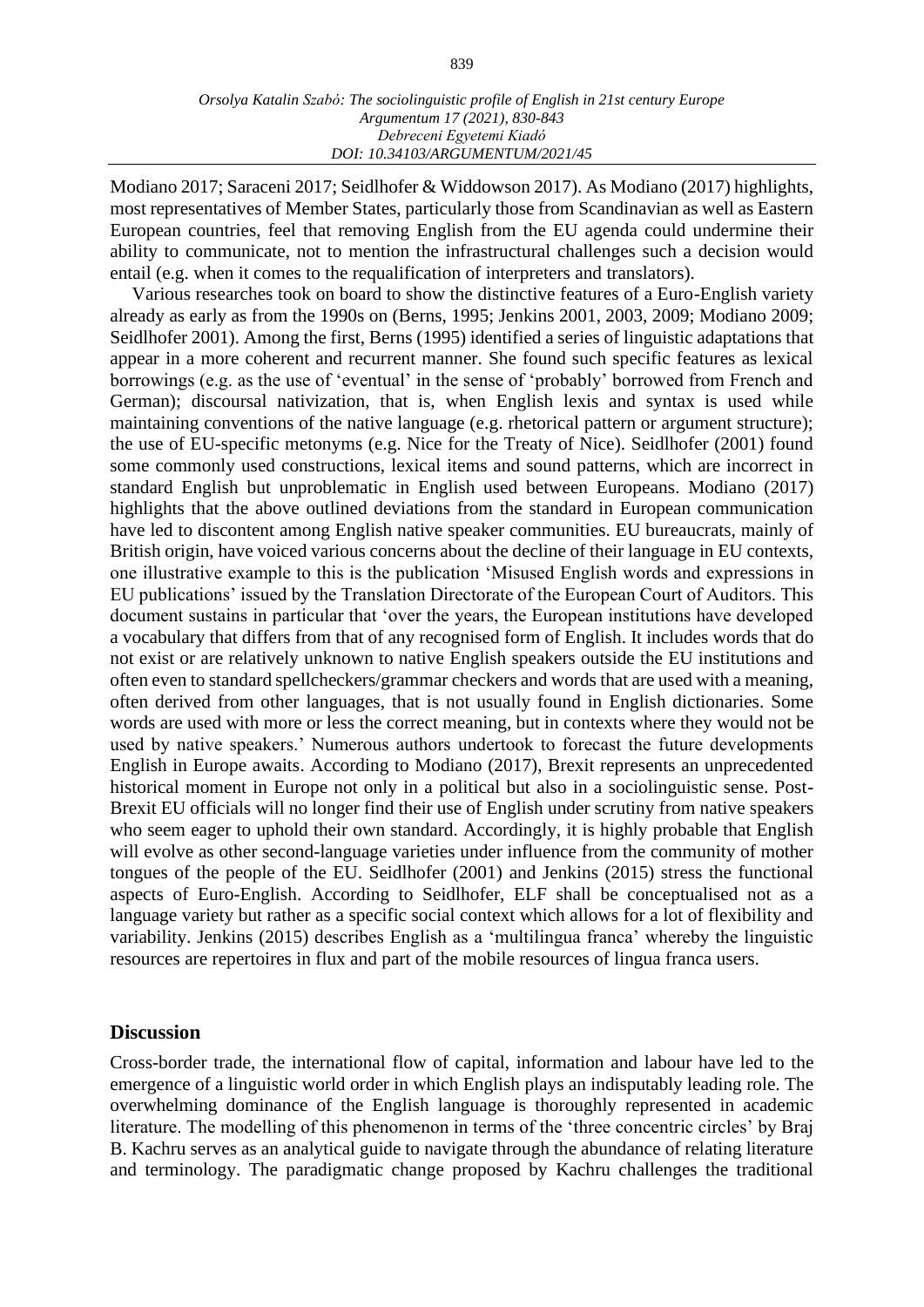linguistic orthodoxies and proclaims that the language belongs to those who use it, while deviation from standard norms is a normal element of language development. It is against this background that processes of European international communication have been examined.

It was not until the second half of the twentieth century that English made its way into the European language palette, where traditionally French was used in the diplomatic, German in the scientific field. Following the change of regime in the Soviet satellite states, English assumed a dominant role in Central and Eastern European countries as well, even though it initially had to share the status of the most popular foreign language with German. In today's Europe, the use of English language dominates in many areas, including education (both language and public education), information technology, tourism, science, culture and business. The rise of English in Europe in these areas represents the regional projection of the neoliberal global order.

The present-day sociolinguistic profile of English in Europe is characterised by a widespread use also the institutional realm of the European Union, the main political superstructure encompassing European states. The European language regime hardly takes into consideration this preponderant status. In the new institutional context of the European Union, the United Kingdom is not a Member State and English is *de iure* not an official language anymore. Brexit, on the one hand, has intensified anti-English rhetoric but more importantly, it highlighted that English is no longer just one of the official languages, but is the most widely used language among EU officials and the basic pillar of the European language regime. With the United Kingdom breaking with the EU, the legal status of English is shaking, as none of the remaining EU Member States has previously designated it as an official language. On the other hand, the departure of the United Kingdom may serve as a catalyst for the future codification of a European English variety. This may put on the agenda the reform of the European Union language regime in a direction in which both the status and the corpus planning activity of the EU might take on a new perspective.

#### **References**

Algeo, J. (2010): *The Origins and Development of the English language.* Boston: Wadsworth.

- Ammon, U. (1998): *Ist Deutsch noch internationale Wissenschaftssprache?* Berlin: Mouton de Gruyter.<https://doi.org/10.1515/9783110802689>
- Bhatia, T. K. (2009): World Englishes in Global Advertising. In: Kachru, B. B. et al. (eds.): *The Handbook of World Englishes*. Oxford: Wiley-Blackwell, 601–620.
- Bolton, K. (2009): World Englishes Today. In: Kachru, B. B. et al. (eds.): *The Handbook of World Englishes.* Oxford: Wiley-Blackwell, 240–270. <https://doi.org/10.1002/9780470757598.ch15>
- Bolton, K. & Davis, D. (2017): Brexit and the future of English in Europe. *World Englishes* 36, 302–312.<https://doi.org/10.1111/weng.12263>
- Berns, M. (1995): English in the European Union. *English Today* 11 (3), 3–11. <https://doi.org/10.1017/S0266078400008348>
- Berns, M. (2007): English in Europe. In: Berns, M. et al. (eds.): *In the presence of English: Media and European Youth. Springer.* New York: Springer. [https://doi.org/10.1007/978-0-](https://doi.org/10.1007/978-0-387-36894-8) [387-36894-8](https://doi.org/10.1007/978-0-387-36894-8)
- Cooper, R. L. (1989): *Language planning and social change.* Cambridge: Cambridge University Press.<https://doi.org/10.1017/CBO9780511620812>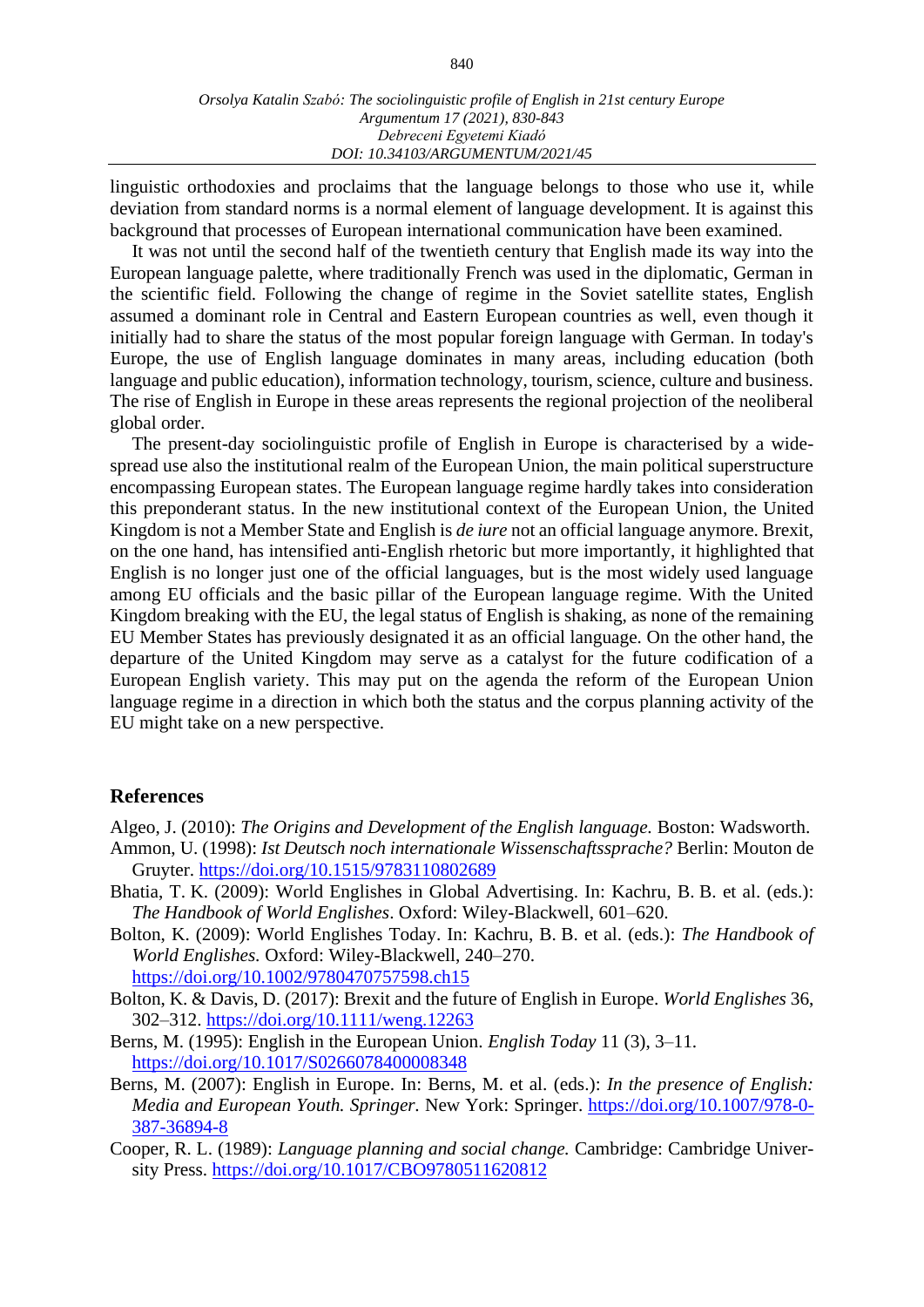- Crystal, D. (1997): *English as a Global Language.* Cambridge: Cambridge Univestiy Press. Daily Express (2016): *English should be banned in Brussels after Britain leaves, top French politician insists.* [https://www.express.co.uk/news/world/683980/english-banned-brussels](https://www.express.co.uk/news/world/683980/english-banned-brussels-britain-leaves-jean-luc-melenchon-brexit)[britain-leaves-jean-luc-melenchon-brexit](https://www.express.co.uk/news/world/683980/english-banned-brussels-britain-leaves-jean-luc-melenchon-brexit) (2 May 2017).
- De Swaan, A. (2001): *Words of the World.* Malden: Polity Press.
- De Mooij, M. (2014): *Global Marketing and Advertising. Understanding Cultural Paradoxes*. Los Angeles: SAGE.
- Eurobarometer (2012): *Europeans and their languages.* [http://ec.europa.eu/public\\_opinion/archives/ebs/ebs\\_386\\_sum\\_en.pdf](http://ec.europa.eu/public_opinion/archives/ebs/ebs_386_sum_en.pdf) (3 July 2015)
- Eurostat: <https://ec.europa.eu/eurostat> (9 September 2020)
- Ferguson, G. (2012): English in language policy and management. In: Spolsky, B. (ed.): *The Cambridge Handbook of Language Policy*. Cambridge: Cambridge University Press, 392– 411.
- Fishman, J. (1996): *Post-Imperial English.* New York: De Gruyter Mouton <https://doi.org/10.1515/9783110872187>
- Forchtner, B. (2014): Multilingualism in the European Commission: Combining an observer and participant perspective. In: Unger, J. W. et al. (eds.): *Multilingual encounters in Europe's institutional spaces.* London & New York: Bloomsbury, 140–170.
- Gal, S. (2006): Migration, Minorities and Multilingualism: Language Ideologies in Europe. In: Mar-Molinero, C. et al. (eds.): *Language Ideologies, Policies and Practices: Language and the Future of Europe.* Basingstoke: Palgrave, 13–27. [https://doi.org/10.1057/9780230523883\\_2](https://doi.org/10.1057/9780230523883_2)
- Gazzola, M. (2014): Partecipazione, esclusione linguistica e traduzione: Una valutazione del regime linguistico dell'Unione europea. *Studi italiani di Linguistica Teorica e Applicata* 43 (2), 227–264.
- Graddol, D. (2001): The future of English as a European language. *The European English Messenger* 10 (2), 47–55.
- Halliday, M. A. K. (2009): Language and education: Implications for practice. In: Webster, J. J. (ed.): *The essential Halliday.* London & New York: Continuum Press, 216–218.
- Hollborrow, M. (1999): *The politics of English. A Marxist view of language*. London: Sage. Internet world stats. <https://www.internetworldstats.com/stats7.htm> (15 March 2020)
- Ives, P. (2006): 'Global English': Linguistic Imperialism or Practical Lingua Franca? *Studies in Language and Capitalism* 1, 121–141.
- Jenkins, J. (2009): English as a lingua franca: interpretations and attitudes. *World Englishes* 28 (2), 200–207.<https://doi.org/10.1111/j.1467-971X.2009.01582.x>
- Jenkins, J. (2015): Repositioning English and multilingualism in English as a Lingua Franca. *Englishes in Practice* 2 (3), 49–85. <https://doi.org/10.1515/eip-2015-0003>
- Kachru, B. B. (1985): Standards, codification and sociolinguistic realism: The English language in the outer circle. In: Quirk, R. et al. (eds.): English in the World: Teaching and Learning the Language and Literatures. Cambridge: Cambridge University Press, 11–30.
- Kelly-Holmes, H. (2015): Analyzing language policies in new media. In: Cassels-Johnson, D. & Hult, J. (eds.): Research methods in language policy and planning: a practical guide. Malden: Wiley-Blackwell, 130–139. <https://doi.org/10.1002/9781118340349.ch12>
- Kruse, J. & Ammon, U. (2013): Language competence and language choice within EU institutions and their effects on national legislative authorities. In: Berthoud, A.-C. et al. (eds.): Exploring the dynamics of multilingualism: the DYLAN project. Amsterdam: John Benjamins, 155–176. <https://doi.org/10.1075/mdm.2.08kru>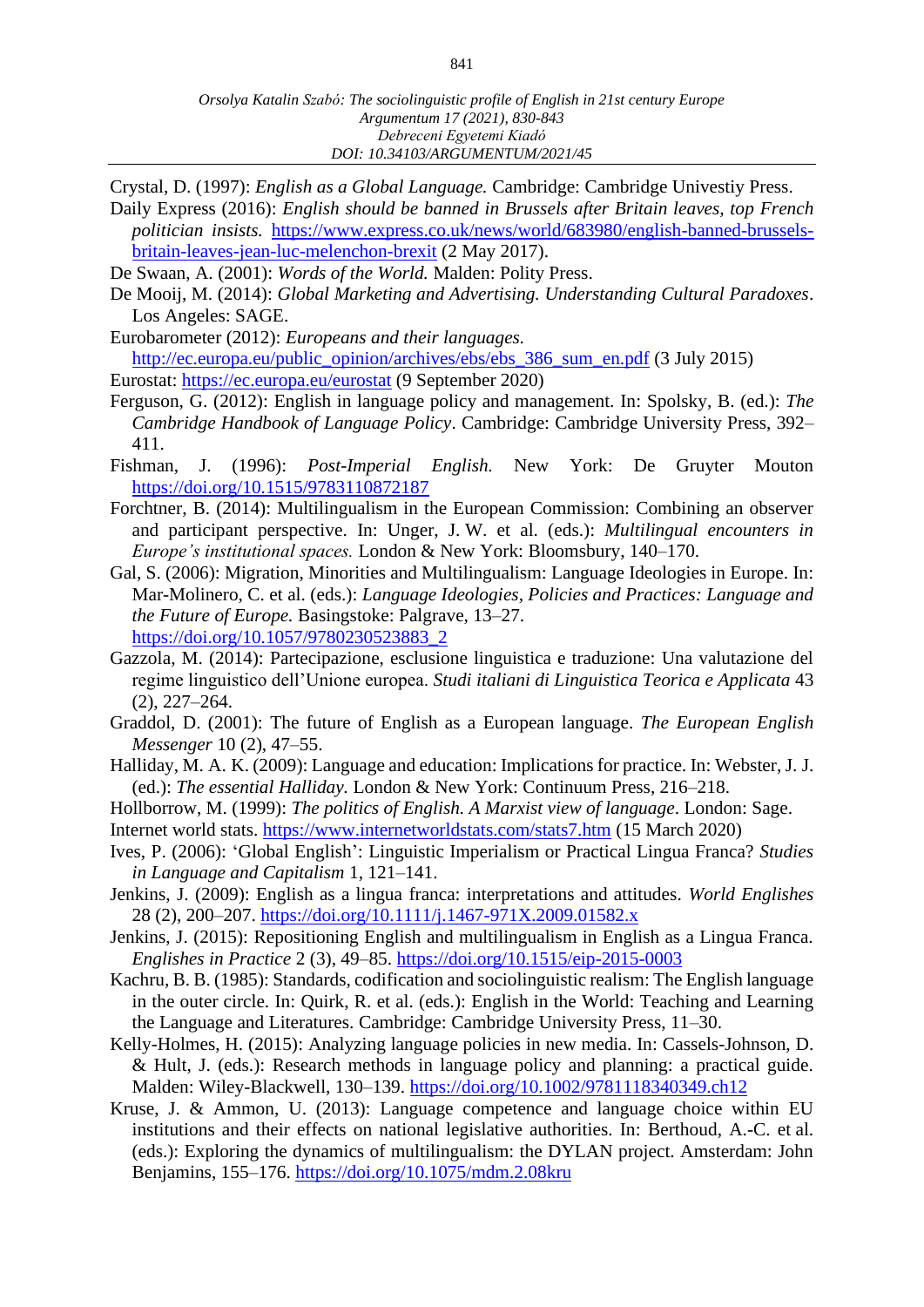Kużelewska, Elżbieta. (2020): Quo Vadis English? The Post‐Brexit Position of English as a Working Language of the EU. *International Journal for the Semiotics of Law* 10, 1–16. <https://doi.org/10.1007/s11196-020-09782-x>

Mc Arthur, T. (1987): The English languages? *English Today* 11, 9–11. <https://doi.org/10.1017/S0266078400013511>

Mc Arthur, T. (1998): *The English languages.* Cambridge: Cambridge University Press

- Misused English words and expressions in EU publications (May 2016 edition). [https://www.eca.europa.eu/Other%20publications/EN\\_TERMINOLOGY\\_PUBLICATION](https://www.eca.europa.eu/Other%20publications/EN_TERMINOLOGY_PUBLICATION/EN_TERMINOLOGY_PUBLICATION.pdf) [/EN\\_TERMINOLOGY\\_PUBLICATION.pdf](https://www.eca.europa.eu/Other%20publications/EN_TERMINOLOGY_PUBLICATION/EN_TERMINOLOGY_PUBLICATION.pdf) (17 June 2016)
- Modiano, M. (2009): Euro Englishes. In: Kachru, B. B. et al. (eds.): *The Handbook of World Englishes.* Oxford: Blackwell, 223–239. <https://doi.org/10.1002/9780470757598.ch14>
- Modiano, M. (2017): English in a post-Brexit European Union. World Englishes. *World Englishes* 36 (3), 314–315.<https://doi.org/10.1111/weng.12264>
- Mollin, S. (2006): *Euro-English. Assessing Variety Status.* (Language in Performance 33) Tübingen: Narr.
- Moravcsik, A. (2004): Is there a democratic deficit in world politics? A framework for analysis. *Government and Opposition* 39 (2), 336–363.

<https://doi.org/10.1111/j.1477-7053.2004.00126.x>

- Oxford English Dictionary Lingua Franca. <https://www.oxfordlearnersdictionaries.com/definition/english/lingua-franca> (8 September 2021)
- Parker, R. (1995): *Mixed Signals. The prospects for global television news*. New York: The Twentieth Century Fund Press.
- Pennycook, A. (1994): *Cultural politics of English as an international language*. Harlow, Essex, UK: Longman Group Limited.
- Pennycook, A. (2001): *Critical applied linguistics.* Mahwah, NJ: Lawrence Erlbaum Associates. <https://doi.org/10.4324/9781410600790>
- Phillipson, R. (1992): *Linguistic Imperialism.* Oxford & New York: Oxford University Press.
- Phillipson, R. (2003): *The English-only Europe: Challenging language policy.* London: Routledge.<https://doi.org/10.4324/9780203696989>
- Phillipson, R. (2005): Language policy and linguistic imperialism. In: Ricento, T. (ed.): *An Introduction to language policy: Theory and method.* Malden: Wiley-Blackwell, 344–361.
- Phillipson, R. (2008): The linguistic imperialism of neoliberal empire. *Critical Inquiry in Language Studies* 5 (1), 1–43.<https://doi.org/10.1080/15427580701696886>
- Piller, I., & Cho, J. (2013): Neoliberalism as language policy. *Language in Society* 42 (1), 23– 44.<http://www.jstor.org/stable/23483184> (1 september 2021) <https://doi.org/10.1017/S0047404512000887>
- Politico (2016): *English will not be an official EU language after Brexit, says senior MEP*. [https://www.politico.eu/article/english-will-not-be-an-official-eu-language-after-brexit](https://www.politico.eu/article/english-will-not-be-an-official-eu-language-after-brexit-senior-mep/)[senior-mep/](https://www.politico.eu/article/english-will-not-be-an-official-eu-language-after-brexit-senior-mep/) (23 september 2017)
- Regulation No. 1 determining the languages to be used by the European Atomic Energy Community (1958).

[http://eur-lex.europa.eu/legalcontent/IT/TXT/HTML/?uri=CELEX:31958R0001\(01\)&from =IT](http://eur-lex.europa.eu/legalcontent/IT/TXT/HTML/?uri=CELEX:31958R0001(01)&from%20=IT) (30 June 2014)

Saraceni, M. (2017): Post-Brexit English: A post-national perspective. *World Englishes* 36 (3), 350–352. <https://doi.org/10.1111/weng.12271>